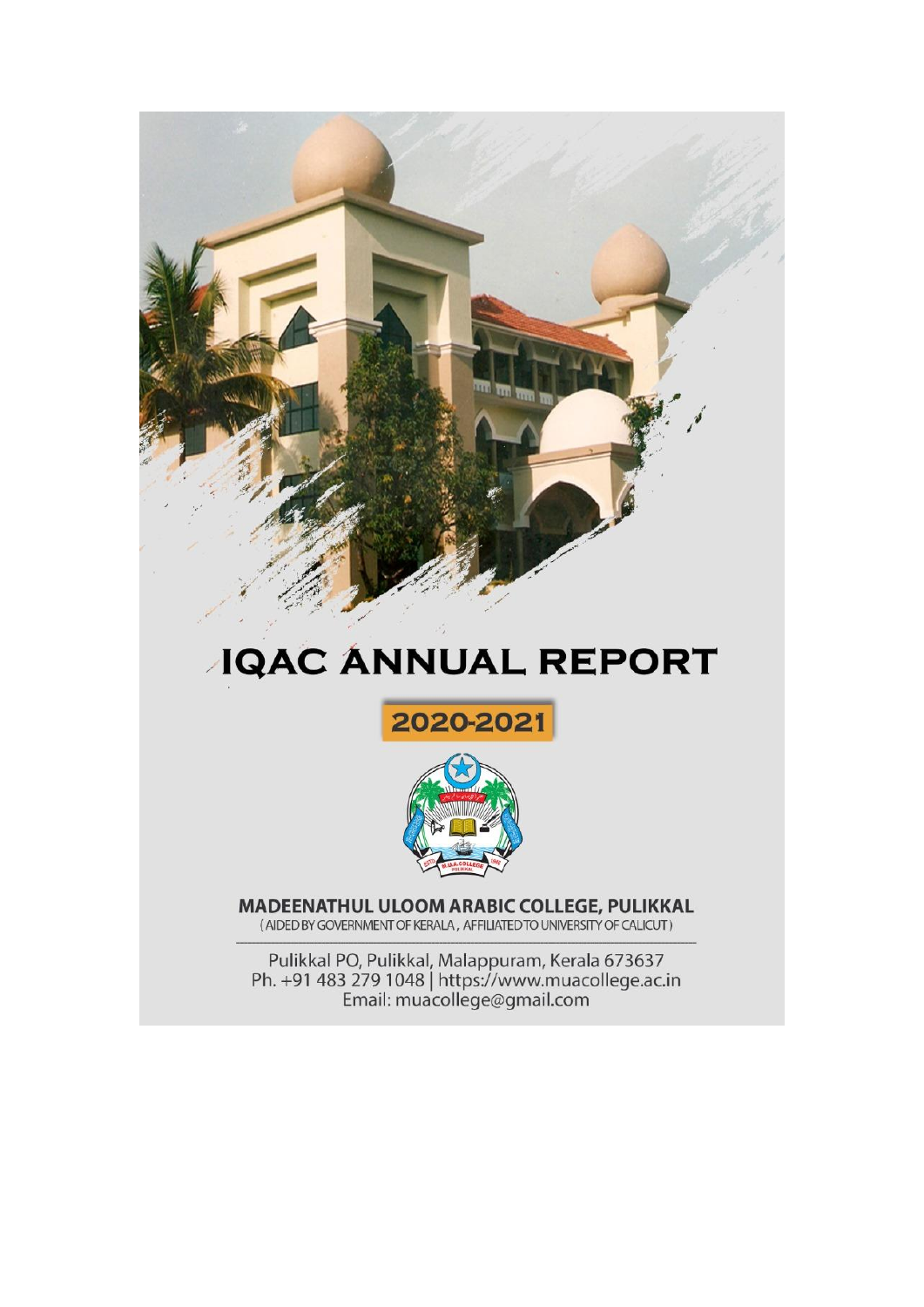## **IQAC ANNUAL REPORT 2020- 21**

The first core committee meeting of the IQAC for the year 2020-21 was held on 04.06.2021. Principal Dr. N. Muhammed Ali presided over the meeting. The action plans of each department and club were assessed and modified as well as an academic calendar for the academic year 2020-21. A brief report of the major outcomes of the activities by IQAC is given below.

#### **REGULAR ACTIVITIES**

- 5 day Induction Programme for first Year PG and UG students.
- Class PTA meetings after the internal examinations in each semester
- Batch wise alumni meet for the last three years
- Sports meet and Fine Arts fest in every academic year

#### **IQAC ACTIVITY**

- Faculty Development Programme in various subjects were conducted to the teaching fraternity of the college.
- As part of the MoUs signed by the college with certain reputed institutions, ventures, philanthropic agencies many collaborative activities like faculty exchange, research activates, students exchange, internship etc. were undertaken during the academic period.
- Department of Arabic and Economics with Islamic Finance conducted a holistic course for the PG & UG students of the college for prepping them to appear for various competitive examination like NET, K-TET, PSC, UPSC etc.
- The students were categorized into Advanced and Slow learners on the basis of a diagnostic test organized by each department under the supervision of IQAC. Thereby, a remedial coaching to slow learners and advanced programmes for the gifted students were provided.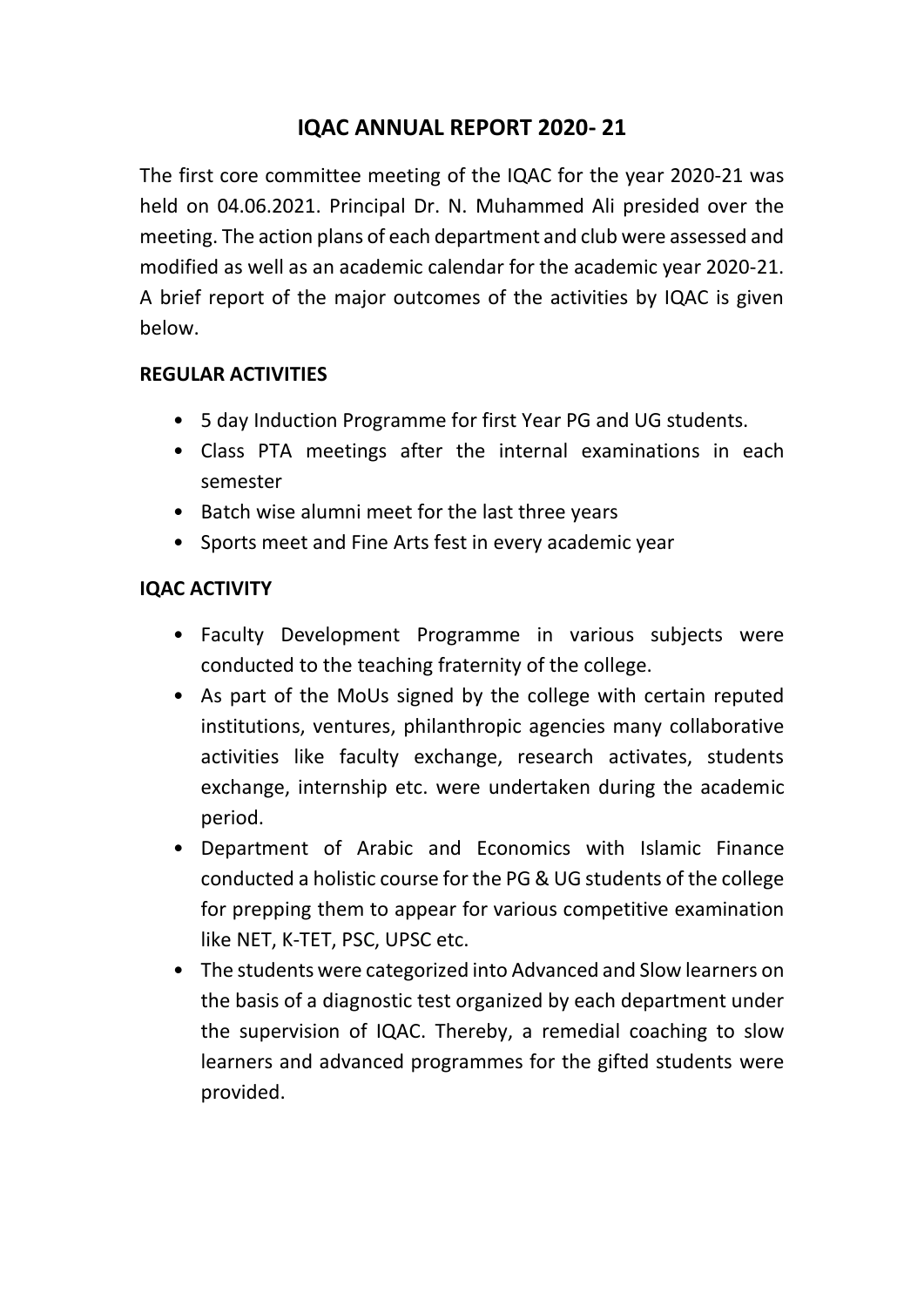- College IT team gave necessary support to teachers and students in this regard. A Hands-on training for teachers introducing various LMS and other online platforms was held on 1/06/20
- Webinar series conducted on pandemics related precautions, stress management, mental preparedness for the new academic year and other topics.
- Food Court and stationery outlet started in the campus under Al-Mabarra.
- Orientation program given to students on Hr. Education in central universities.
- Started a new initiative **TIPS** Teachers' Interaction with Students and Teachers. Teachers in groups started visiting students houses to learn about problems faced during pandemic times.
- Various workshops on Accreditations process and Quality enhancement were undertaken

## **FEEDBACK**

- IQAC has taken the feedback from students, alumni, teachers and employers on the curriculum for analyzing data and took necessary steps in the curriculum.
- IQAC has taken semester wise feedbacks from students on the teachers to solve the drawbacks of them and resolve it for the best teaching and learning experience.

## **DEPARTMENTAL ACTIVITIES**

#### **Dept. of Economics with Islamic Finance**

- International Conference on Alternative Economics an online conference was organized by Dept. of Economics on 23rd &24th December 2021
- The department of Economics with Islamic Finance conducted a webinar on "Stock Market an Islamic Perspective" on 15 June 2020.
- Department conducted a post-budget discussion on Union budget 2021-2022 on 03 February, 2021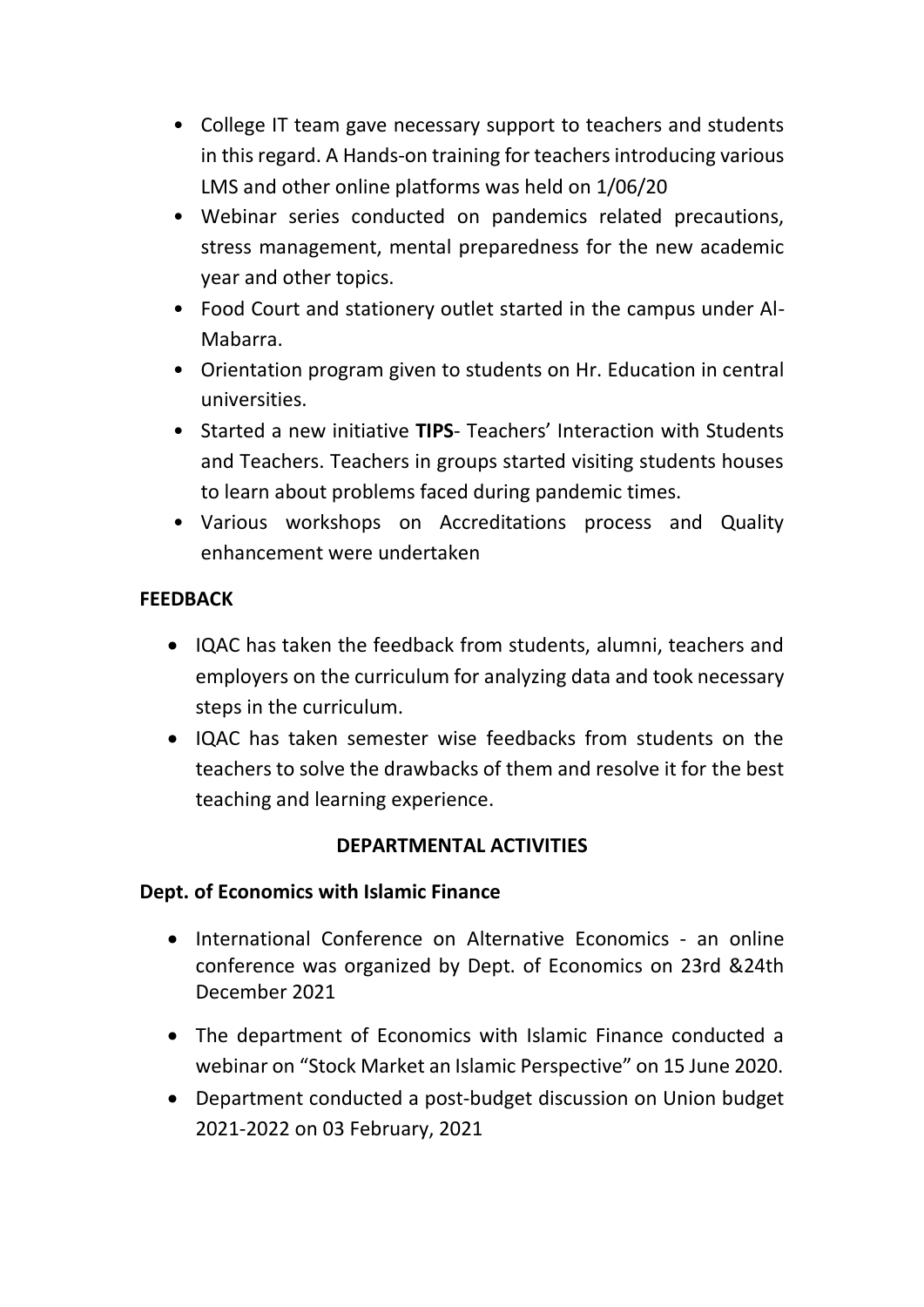- IQAC, Entrepreneurship Development Club and Department of Economics jointly organized an interactive session on "Innovation and Entrepreneurship" on 03 February 2021
- Dept. of Economics introduced Certificate course in Islamic Finance and Certificate Course in Green Economy and sustainable development & Certificate course in Gender Economics,

## **Dept. of English**

- Dept. of English Introduced Certificate course in Writing Skill: Basics (English) & Certificate course in English
- English club conducted beneficial porgrames for the students in the academic year such as; E- workshop on " Tech tools and web resources to learn English on 10/08/2020, Workshop on Writing skill on 2/12/2021, Title Competition, Manuscript Magazine , Debate on Pros and cons of online classes, book review etc.

## **Dep. of Arabic**

- International Conference on "The Pandemic and it's Reflections on Arabic Literature" was organized by Dept. of Arabic on 27th & 28th December 2021
- Dept. of Arabic introduced Certificate course in the Basics of Arabic language
- International Webinar On "Intellectual Achievement of Arabs" led by on Dr. CM Sabir Navas, Assistant Professor, Department of Arabic, MUA College, Pulikkal, 09th September 2020
- International Webinar On Arabic Literature In Gulf Countries led by Prof. Saeed Alsaklavi (Head, Oman Writers Forum, Oman), Dr. Abdul Khader Al Marzooki (Assistant Professor, Department of Arabic, Bahrain University) and Fathima Al Ma'mriee (Chairperson Department of Creativity And Entrepreneurship, UAE.) on 24th December 2020
- Webinar On Poetry Event led by Zainab Al Ahvaj (Algerian Poet), Ashaikh Mahmood Aadam (Bahrain Poet) and Ahlam Faris Darhaani on 20th December 2020
- Webinar On "Indo Arab Cultural Exchanges" led by Dr. Mujeeb Rahman, Professor in Arabic, JNU, New Delhi on 08th April, 2021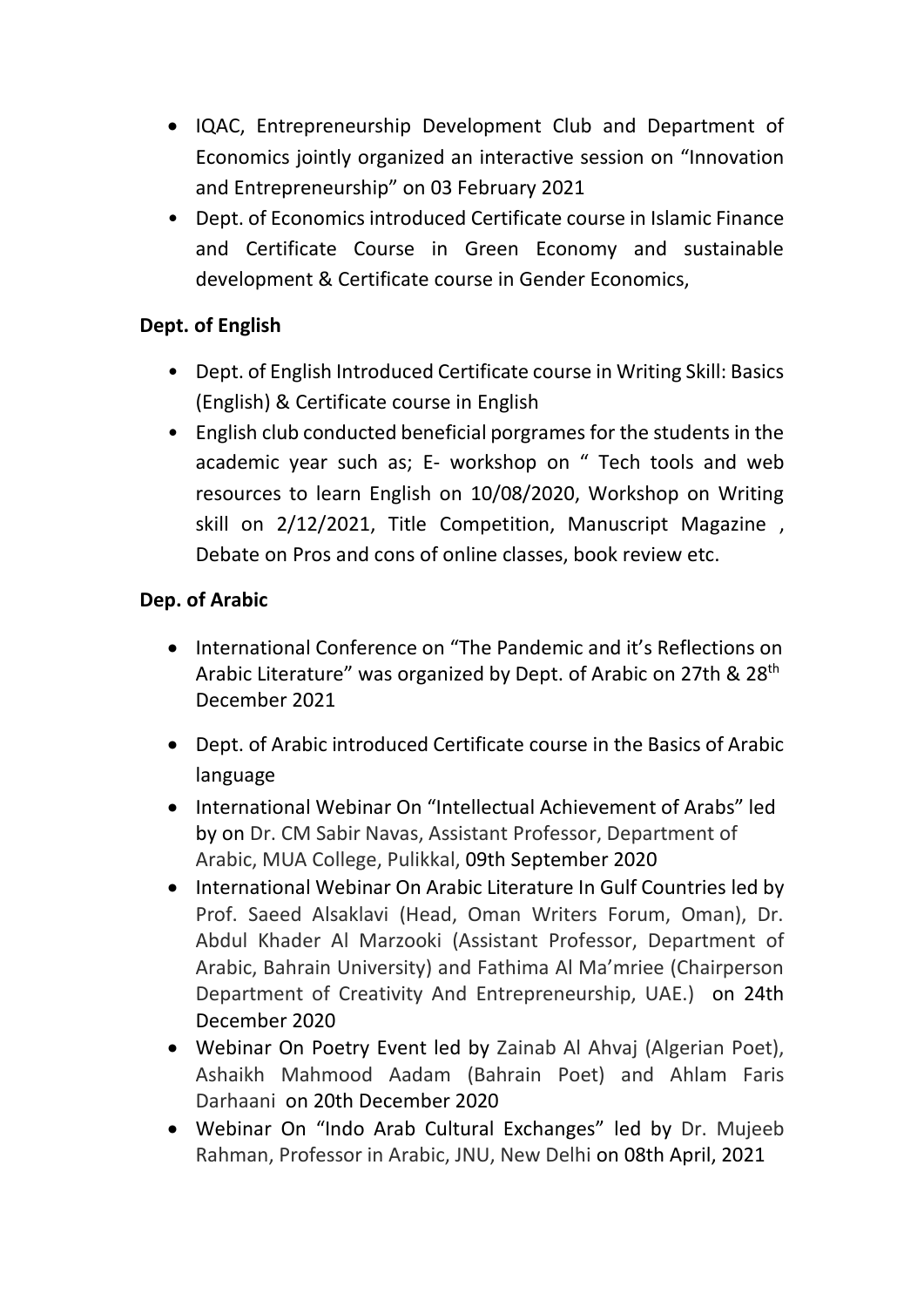Dept. of Arabic conducted Month of Arabic language fest on the occasion of world Arabic day from 01/12/2021 to 31/12/2021 including many academic and creative programmes for the students and teachers to attend online and offline.

#### **STUDENT ACHIEVEMENTS**

- Muhammed Adeeb, Shabeer K, MA Arabic students got first prize in intercollegiate Quiz Completion organized by Dept. of Arabic, Jamia Salafiya, Pulikkal .
- Shabeer K of MA Arabic bagged first prize in Arabic essay writing contest conducted by MESKSHM training college, Edathanattukara
- Three students from the UG and Pre- UG of Dept. of Arabic bagged first and third prize in the intercollegiate literary competitions organized by Dept. of Arabic , University of Calicut
- Muhammed Adeeb of MA Arabic bagged frist prize in Arabic elocution conducted by MESKSHM training college, Edathanattukara.
- Two students from 2017-20 batch in Department of Economics with Islamic Finance have secured University ranks in the academic year 2019-20 from University of Calicut. Mrs. Shahla C got  $2<sup>nd</sup>$  rank and Fathima Noora TK got  $4<sup>th</sup>$  rank in BA Economics with Islamic Finance.
- Adil CH of Dept. of Economics won bronze Medal in the Calicut university boxing championship

#### **PROFESSIONAL DEVELOPMENT PROGRAMME FOR COLLEGE STAFFS**

- A session on the topic "Hands-on Training in Online Teaching Technics –Phase I " led by Dr. TP Muathasim Billah, Asst. Professor, Department of Arabic, MUA College on 01-06-2020 at 10 AM.
- A session on the topic "Hands-on Training in Online Teaching Technics –Phase II " led by Dr. TP Muathasim Billah, Asst. Professor, Department of Arabic, MUA College on 11-06-2020 at 10 AM.
- A session on the topic "Translation from English to Arabic: Important Lesson" led by Prof. Habibullah Khan, HoD, Arabic, Jamia Millia Islamia, New Delhi on 29/06/2020 at 2:30 PM through the zoom platform.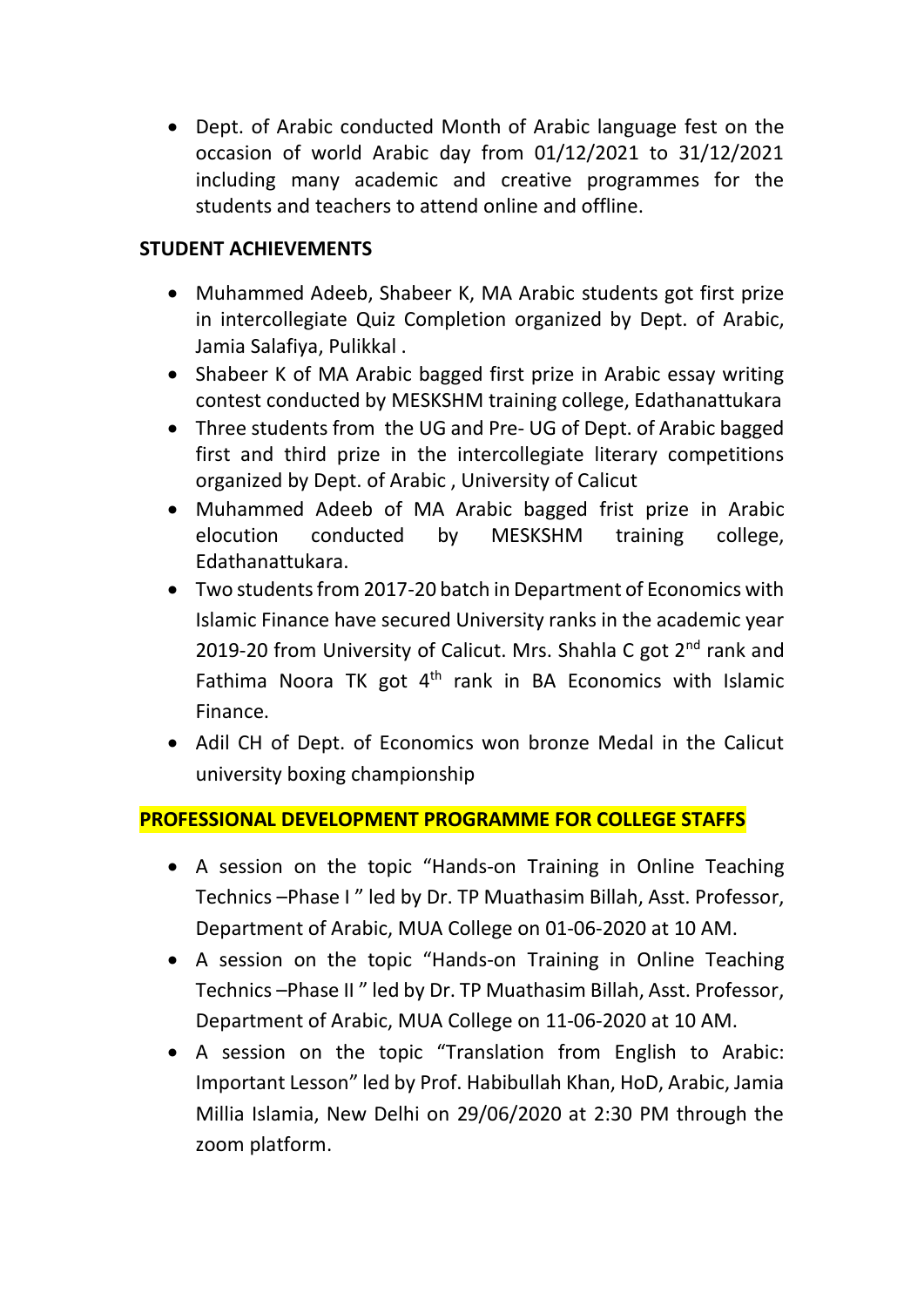- A session on the topic "How to Develop Writing Skills" led by Prof. Mujeeburrahman, Professor, Centre for Arabic and African Studies, JNU, New Delhi on 30/06/2020 at 2:30 PM through the zoom platform.
- A session on the topic "Intellectual Empowerment of Students" led by Prof. Mohammed Sanaullah, Dept of Arabic, Aligarh Muslim University on 01/07/2020 at 2:30 PM through the zoom platform.
- A session on the topic "NEP -2020; Prospects and Challenges" led by Mr Ibrahim PK, Asst. Professor, Department of Economics, MUA College on 11/08/2020 at 10.00 am through Zoom Platform..
- A session on the topic "NEP -2020; Prospects and Challenges" led by Mr Ibrahim PK, Asst. Professor, Department of Economics, MUA College on 11/08/2020 at 10.00 am through Zoom Platform..
- A session on the topic "How to Address Learning Disabilities" led by Mr.KP. Abdul Rasheed, Coordinator, IQAC, MUA College on 01/10/2021 at 10.00 am.
- A session on the topic "Uses of ICT in teaching and learning process" led by Dr. TK Yoosuf, Associate. Professor, Department of Arabic, MUA College on 15/10/2020 at 10.00 am
- A session on the topic "*How to Prepare Proposals for Funded Research Projects*" led by Prof. Rizwanur Rahman, Chairperson, CAAS, JNU on 19-12-2020 at 9:30 AM.
- A session on the topic "Classroom Dynamics" led by Mr. KP. Abdul Rasheed, Coordinator, IQAC on 26/10/2021 at 10.00 am.
- A session on the topic "Classroom Dynamics" led by Mr. KP. Abdul Rasheed, Coordinator, IQAC on 26/10/2021 at 10.00 am.
- A session on the topic "Manual of office Procedure" led by Mr. Asgar Ali. P. E, Head Accountant of Roulathul Uloom Arabic College on 27th November 2021.
- A session on the topic "Hands on Training on ICT Tools" led by Mr. Navas Kolathikkal, Asst. Professor, Arabic Dept. MUA College on 1/12/2021(Wednesday) at 2:00 PM- 4:00 PM.
- A session on the topic "N-list and Open Educational Resources for Teaching and Learning in Higher Education" led by Mr. Raheeb T, Librarian, MUA College on 08/12/2021 at 2 PM.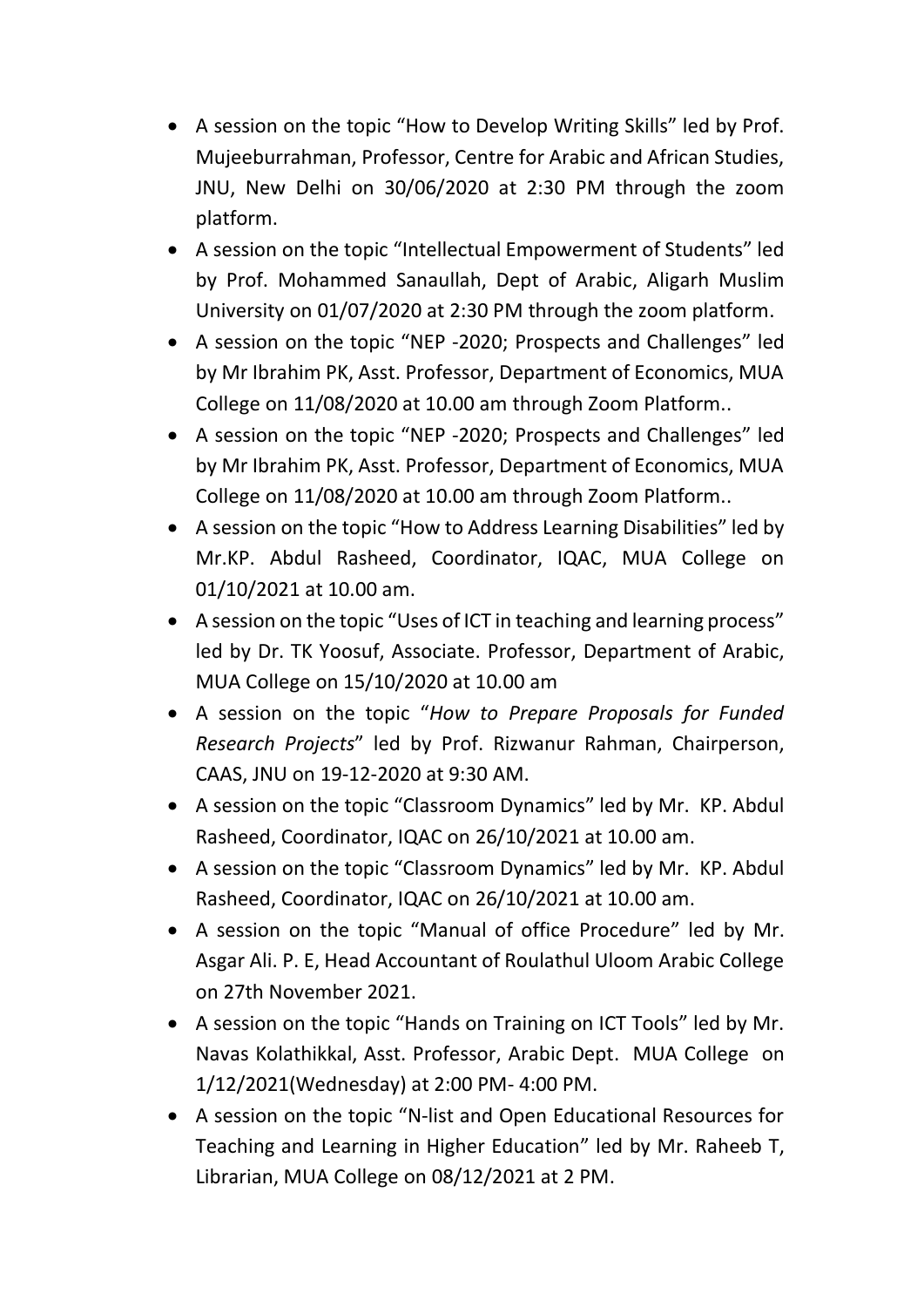- A session on the topic "Art of joyful teaching" led by Prof. N. P Hafiz Mohamad, Head, Department of Sociology, University of Calicut on 15/12/2021 at 2 PM.
- A session on the topic "Towards Enhancing Institutional Quality" led by Prof. EP Imbichi Koya, Principal, SAFI Institute of Advanced Study, Vazhayoor on 21/12/2021 at College Auditorium.

## **RESEARCH WORKSHOP**

PG and Research Department of Arabic conducted many workshops on research methodology for teachers and research scholars. They are;

- Webinar on "Copyright Issues in Social Media" led by Dr. M. Basheer, Associate Professor, MUA College, Pulikkal, on 08th September 2020
- Workshop On "Funded Research Project" led by on Prof. Rizwanun Rahman, Chairperson, CAAS, JNU, New Delhi 19th December 2020
- Two Weeks Research Methodology Workshop led by Dr. Abdullah Najeeb (Asst. Professor, Dept. of Arabic, SSA College Areekod,) Prof. Muzaffar Alam, Prof. Dept. Arabic EFLU, Hyderabad, Prof. Abdul Majid Qazi (Head Dept. Arabic, Jamia Millia Islamia, New Delhi) Dr. Ali Noufel. K (Head, Department of Arabic, Farook College, Calicut), Dr. Abdul Jaleel (Assistant Professor, TM Government College, Tirur), Dr. Muhammadali.N (Head, Department of Journalism. University of Calicut), Dr. Rajesh Monji (Assistant Professor, Department of Malayalam, MES Mampad College) from 08th February 2021 to 16th February 2021 and 01st March
- Webinar On "Writing Skills and Academic Research" led by Prof. Muzaffar Alam, Professor in Arabic, EFLU, Hyderabad, on 7th March 2021
- National Webinar on "Importance of Reading" led by Mr. Muhammed Basheer. C.K, Assistant Professor, Dept. of Arabic. MUA, College, Pulikkal, on 15th March 2021
- International Webinar On "Important of Reference in Research" led by Prof. Abu Salih Anees Luqman, Chairman, Department of Translation and Research, Sedra Foundation for differently abled, Abu Dhabi on 11th May 2021
- One day Workshop on "Research Methodology" led by Dr. E Abdul Majeed (HoD, Dept. Arabic, University of Calicut) and Dr. KP Abbas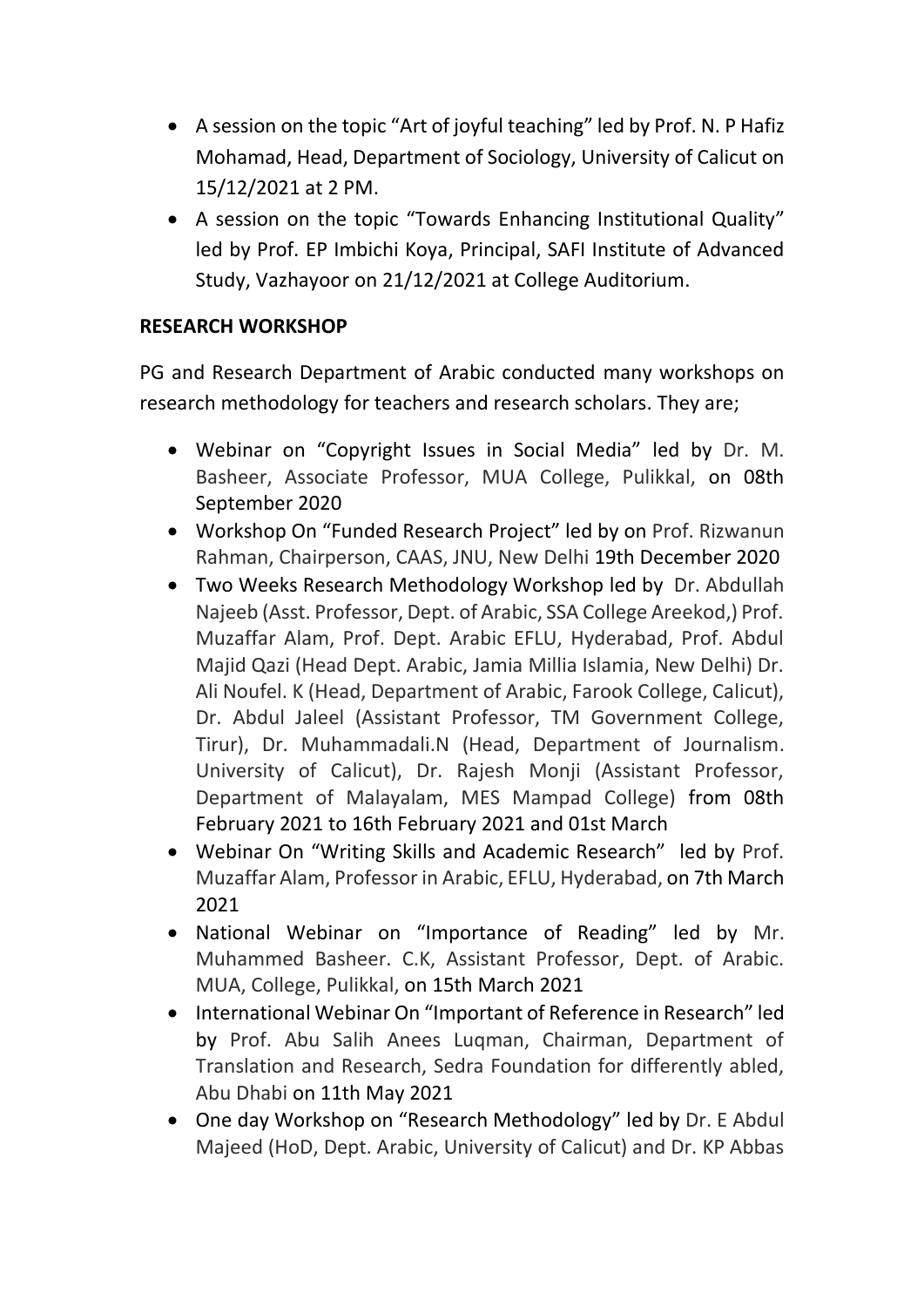(Asst. Professor, Dept. Of Arabic, Farook College) on 18th September 2021

 An Exclusive Workshop on "Enhancement of Quality in Academic Research" led by Dr. Sabique MK. HoD, Arabic, MES Mampad College on 02/12/2021

## **BEST PRACTICE**

- **Al Mabarra,** two of the best practices which was launched In the year 2015 successfully completed its five year financial activities benefiting a large number of students.
- **EPIC –**Emotional Parenting Integrated Counselling (an initiative for uplifting orphans) succeeded in empowering orphans mentally, educationally and psychologically in an aim of creating more inclusive community.

#### **SKILL ENHANCEMENT PROGRAMME**

- The College has its own SDC under the name **MASAP** (Madeenathul Uloom Additional Skill Acquisition Programme).The cell is entrusted with the responsibility to train students by providing them skills through the resources of Colleges/Registered facilitators with objective for enhancing their Employment / Self-Employment opportunities.
- SDC conducted skill based programme for the students on "How to earn form YouTube". The session was led by Abdul Naseem, BA Afzal Ul Ulama, Second Year, Dept. of Arabic
- A Workshop on "Creativity and Designing Skills" was organized by MASAP on 22/12/2021. The session was led by Riyas Kuriyodath, Chief Graphic Designer, UAE Red Crescent, Abu Dhabi
- Soft Skill training on Entrepreneurship in connection with inauguration of ED, Club was held on 20-12-2021.The session was led by Mr. Sabri, Founder & CEO, CONSYST
- Training Programme on Public Speaking was organized by Arabic Club led by Dr. M Basheer, Associate Professor, Dept. of Arabic on 30/11/2021 l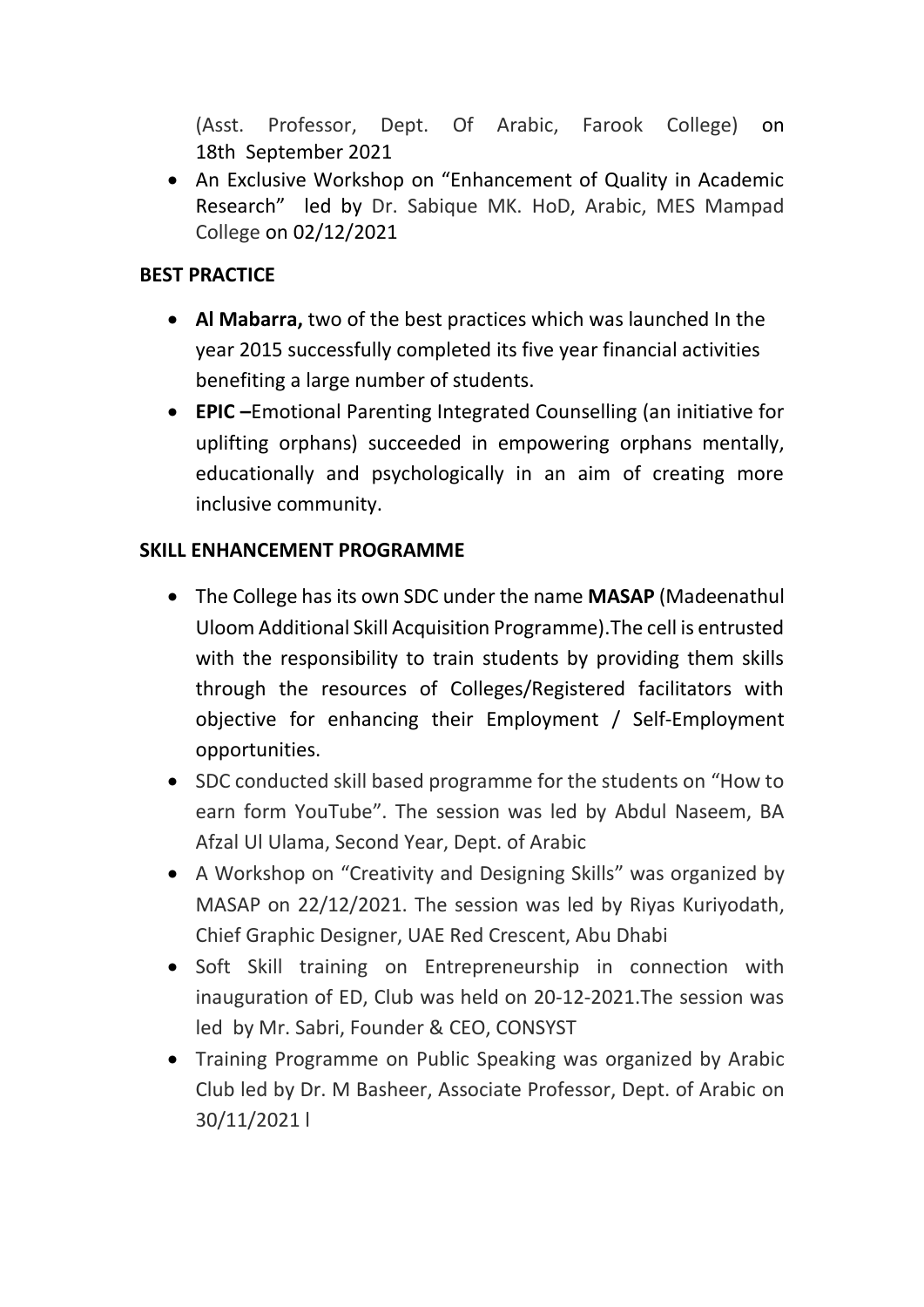- A Workshop on "Making Handicraft from Scraps" was conducted by MASAP, ED Club & Bhoomithra Sena on 06/12/2021. The session was led by Hajira C, MA Post Afzal Ul Ulama, Dept. of Arabic.
- A Workshop on "How to face viva voce" led by Prof. Abdu Muneer Poonthala, Asst. Professor and Dr. C.K Muhammed Basheer, Assistant Professor was conducted by Dept. of Arabic
- Career Workshop on Foreign Languages and Emerging Job Opportunities organized by Career counseling cell led by Dr. Junais Mancheri, Head, Dept. of French, New College Chennai on 20/01/2021.
- Premarital Counseling course on various topics in eight sessions was conducted by WDC from 24 to 27 December 2021.
- An Awareness Programme On Moral Values in daily life was organized by Moral Club on 01/12/2021
- Seminar on "Kovidanathara Keralam" organized by Malayam club led by Dr. M. G Mallika, Director, Centre for development studies, Thunchath Ezhuthachan Malyalam University on 21/12/2021.
- An Icebreaker session titled Helado on Language and Communication Skill organzied by English Club led by Dr. Sabir Navas, Educational Trainer on 08/12/2021
- AL Majilis: Communicative Arabic enhancement programme organized by Arabic Club on 10/03/2021 and led by Mrs. Hiba Rasheed, MA student, Dept. of Arabic, University of Calicut.

## **INFRASTRUCTURE DEVELOPMENT**

 As per the decisions and suggestions of the college council and staff club, infrastructure development is undertaken like Fitness centre, Girl's recreation room, Yoga centre, Cricket practice, Table Tennis etc.

#### **EXTENSION AND OUTREACH PROGRAMME**

IQAC has initiated many extension and outreach programmes in this academic year for uplifting the society educationally, mentally and financially by collecting the amount from the teachers, parents, students and public and also giving them awareness on contemporary issues that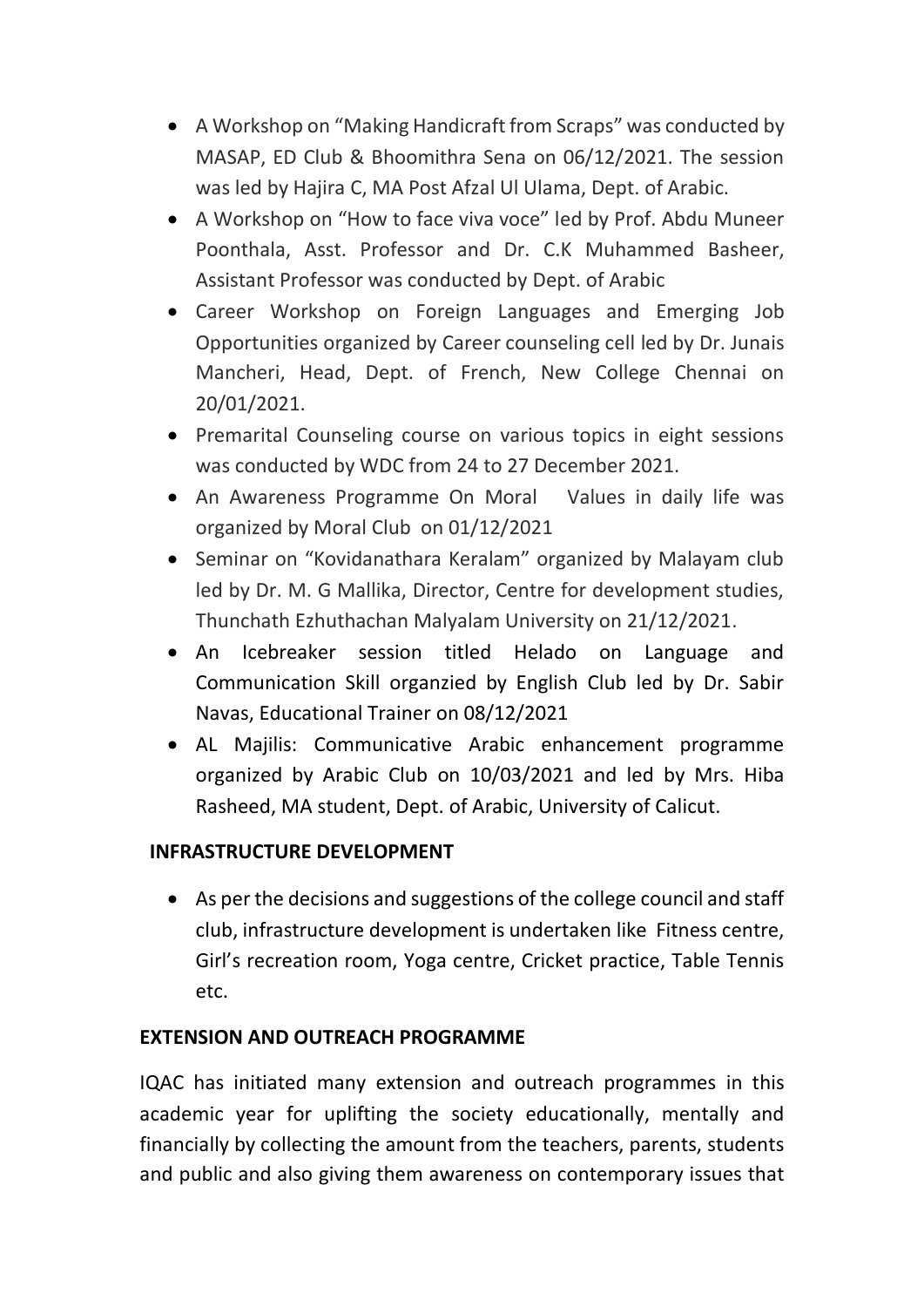take place around them. IQAC made the programmes more reachable to the public. The following are some of the remarkable examples;

#### **I-ACE- INSTITUTE OF ADULT AND CONTINUING EDUCATION**

• Institute of Adult and Continuing Education is an initiative of the college to enhance the knowledge and skills of adult learners in the surroundings of college.

#### **SAY NO TO DOWRY**

- The College NSS units conducted an anti-dowry programme on 13<sup>th</sup> December 2021 named 'Say No to Dowry'.
- The programme was a collaborative activity of women and child development department and college NSS unit. There were 75 students and many local people and ICDS workers also participated in the programme.

#### **KIDS FEST FOR NEIGHBORHOOD**

 NSS, MUA conducted an amazing event with fun and entertainment- "KIDS FEST". NSS volunteers arranged more than 55 children from Lower primary to upper primary grades from the neighborhood.

## **HOW TO CRACK JOBS IN PUBLIC SECTOR WORKSHOP FOR LOCAL STUDENTS**

- NSS hosted a program on 'how to crack Jobs in public sector' on  $25<sup>th</sup>$ December Saturday at 02.00 PM. The session was led by Mr. Manoj Kumar AK (MD. Sredhanya Public Service, Pulikkal)
- Many job hunting graduates living in the surroundings of the college, attended the program

## **RALLY TO SPREAD PUBLIC AWARENESS ABOUT ENVIRONMENTAL POLLUTION.**

- The Boomithra Sena Club is actively promoting public awareness on environmental issues and pollution problems through lectures, seminars, symposia, hoarding, stickers, leaflets etc.
- The club organized a bicycle riding on 02/12/21 to spread the message of environmental protection. Malappuram Municipal standing committee chairman Mrs. Sareena Haseeb Inaugurated the programme.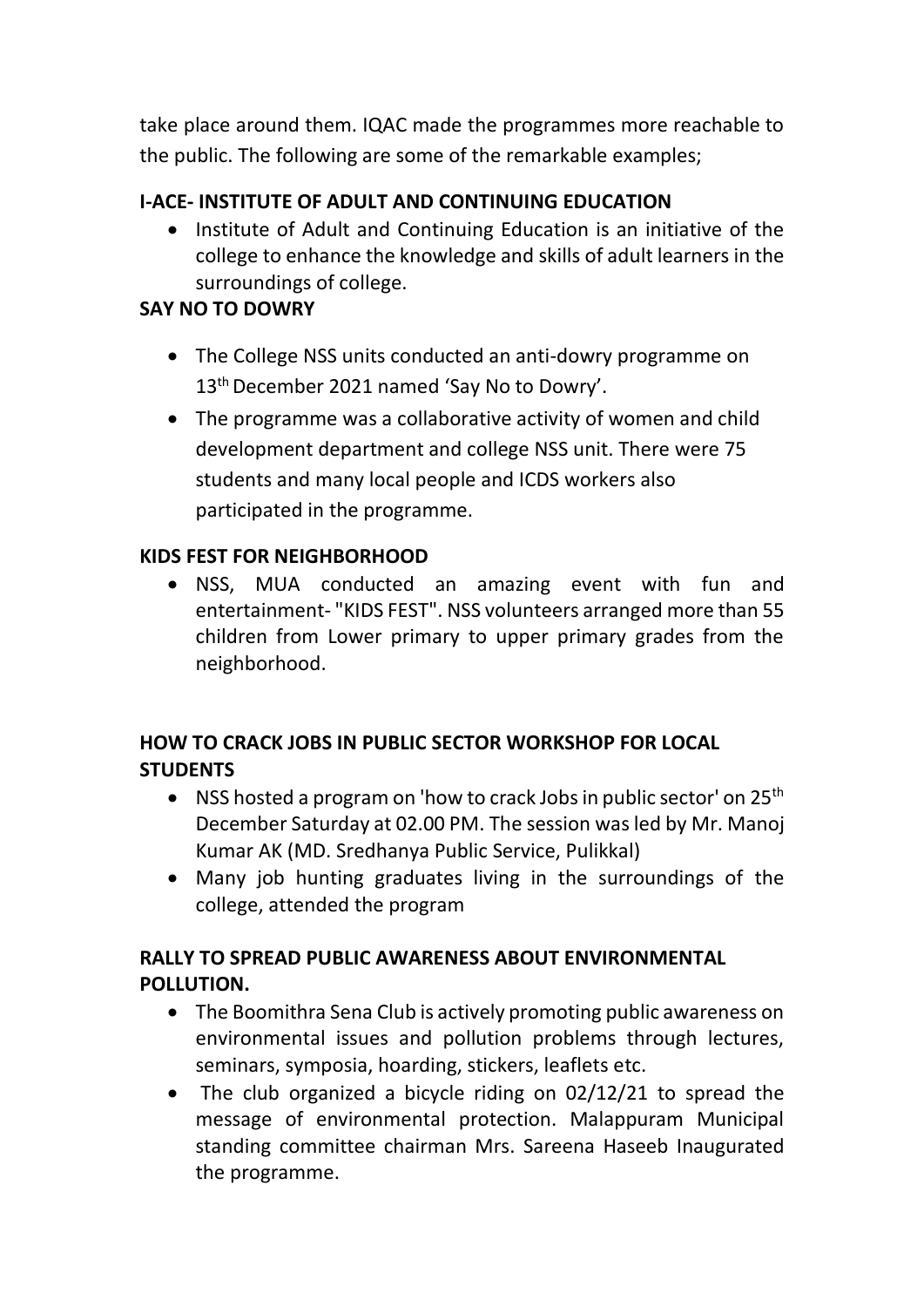#### **GIFT OF READING**

- Madeenathul Uloom Arabic College NSS hosted a program for collecting books for library in NH Colony, Kondotty. The programme was started on 26th December 202l.
- The NSS volunteers visited the houses near by the campus and collected various category of books. They collected around 500 books and donated the books to library in NH Colony, Kondotty.

#### **MAKKANI**

 M.E.S. Kappungal Saydalavi Haji Memorial Teacher Training College is one of the prominent institute in Palakkad Dt. Providing full time program Bachelor of Education (B. Ed). Dr. Sabir Navas CM, Asst. Professor, Dept. of Arabic, MUA College, Pulikkal, conducted an exclusive interactive session for students here.

#### **SOLACE: TRAINING CAMP FOR PARAPLEGIC PEOPLE**

• The college NSS unit has conducted a training camp for paraplegic people at ability foundation. They trained the paraplegic people in different activities like craft making with paper, dress making, and physical activities etc.

## **ETHICS AND INTEGRITY IN INTERPERSONAL RELATIONSHIP**

 Mr. Abdul Muneer Poonthala(Asst. Professor, Dept. of Arabic, MUA College, Pulikkal) delivered a talk for public on " Ethics and Integrity in interpersonal relationship" at Manhalul Uloom Madrassa, Pulikkal, The program mainly focused youngsters from surroundings of MUA College, Pulikkal.

#### **A HAND FOR PALLIATIVE CARE UNIT**

 NSS Volunteers of MUA College, Pulikkal, sold handcrafted paper pen to the faculties and students of MUAC, made by inhabitants of Ability Foundation for Disabled, Pulikkal, and transferred the collected amount for the activities of Palliative Care, Pulikkal.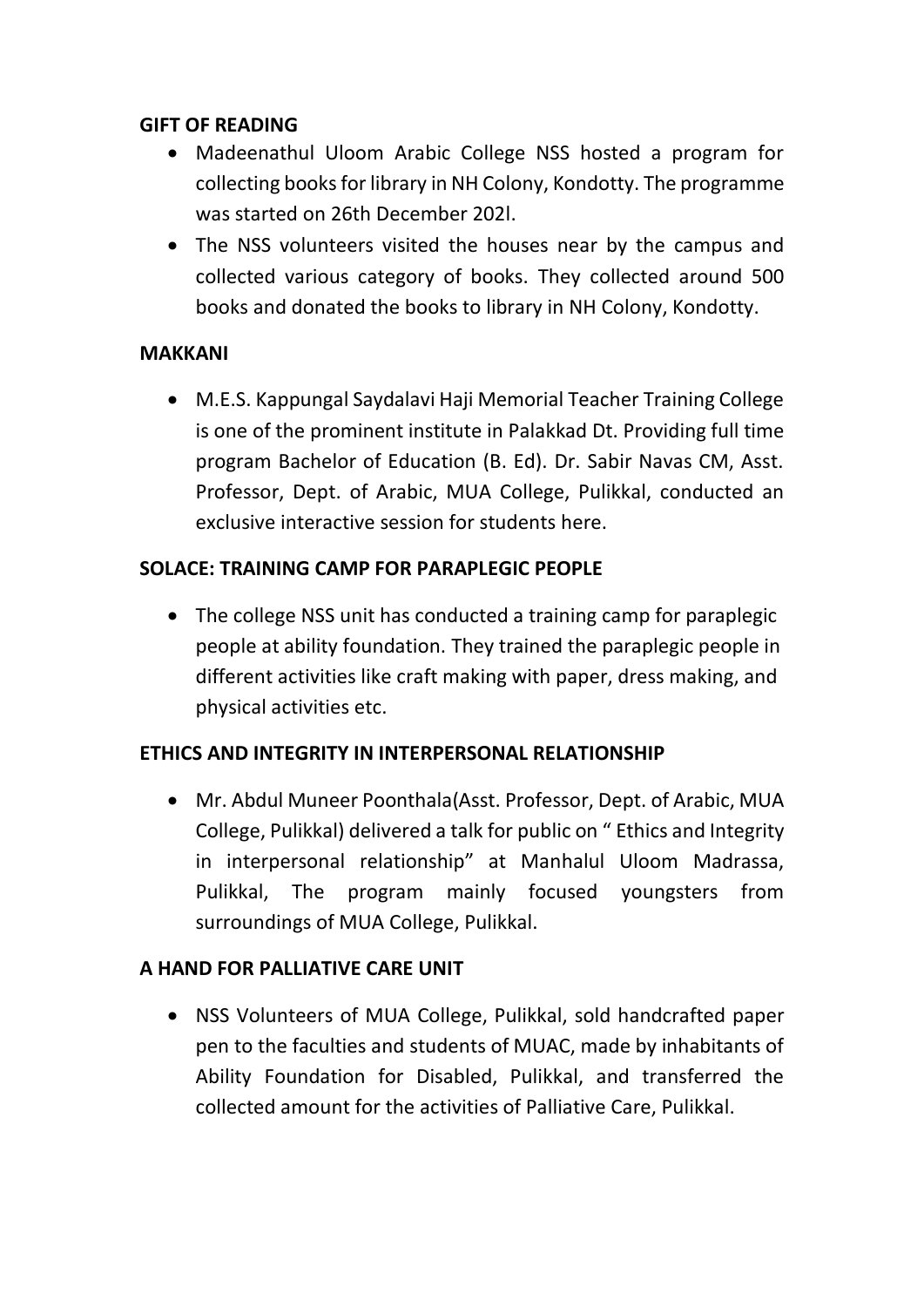#### **PROMOTION OF RESEARCH**

Continues Support and timely interface of IQAC is reflected in the growth of faculty's career development by publishing books and research papers in the international and national peer-reviewed journal which is included in the care list of UGC and also in presenting the research papers in various topics that discusses the contemporary issues in connection with teaching and learning process.

#### **IQAC CONTRIBUTION IN TEACHING AND LEARNING PROCESS**

- IQAC monitors and facilitate the activities of the College council in all respects.
- During the commencement of each academic semesters, IQAC make sure that the time-line provided in the University academic calendar is followed.
- IQAC make sure that class PTA meetings are convened at the end of each semester examinations in a timely manner.
- Students are selected for various activities and awards and scholarships are distributed based on the recommendations by the mentor.
- In each academic year, FDPs and Orientations in various areas were designed and delivered to all faculties to improve academic performance.
- Scheduled time was arranged for the mentors to interact with the mentees for discussing their problems in all spheres and collect relevant data
- Slow learners and advanced learners were encouraged to many invited talks, programmes, workshops, remedial classes, interactions with research scholars and seminars.
- All Teachers were trained in Technological field to cope up with the latest tools and apps and use it in the teaching and learning process.
- IQAC creatively interfered to enhance the quality of teachinglearning process by ensuring that the planned activities are carried out in a time-bound manner.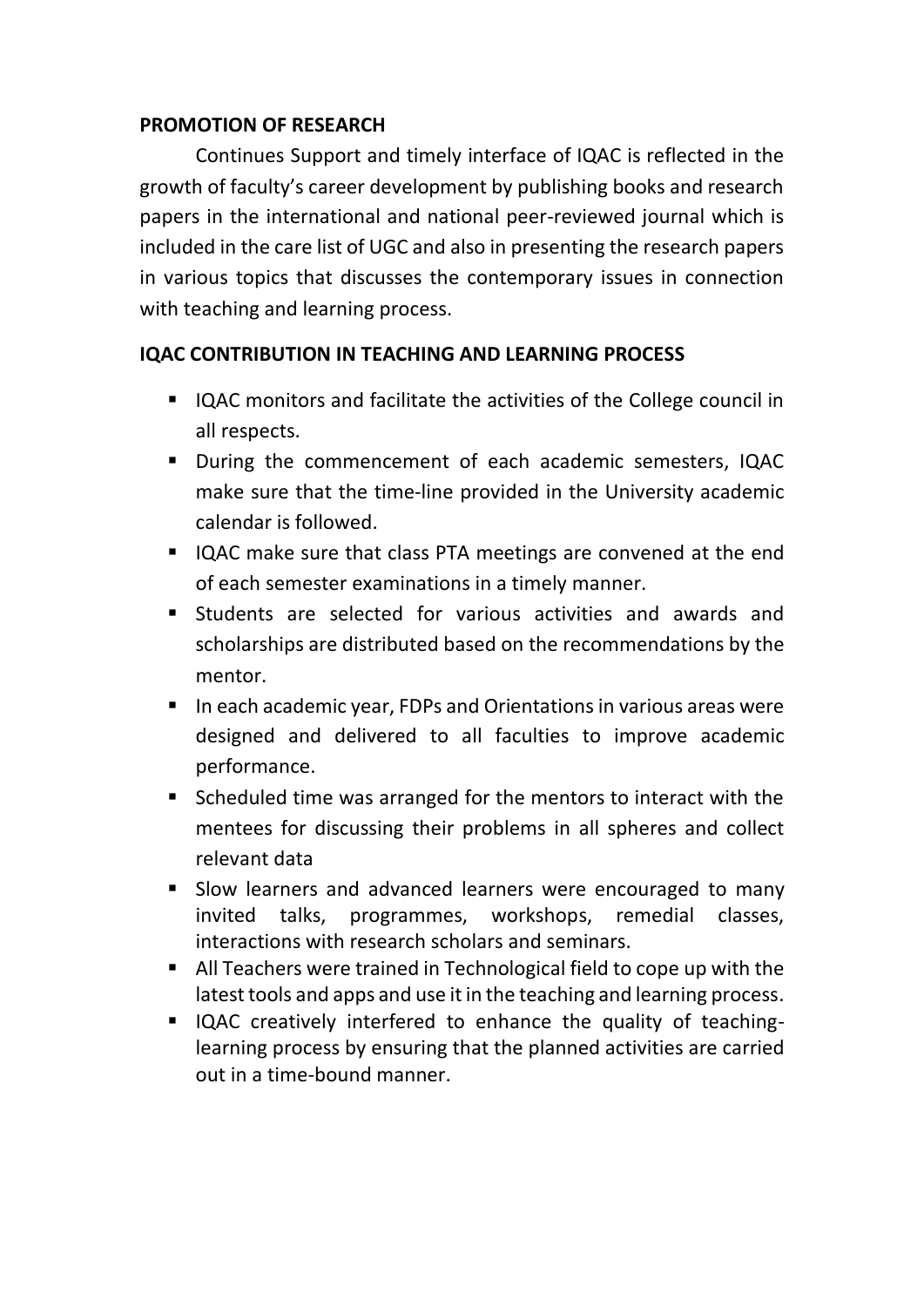## **ENHANCEMENT OF STAFF COMPETENCE (FDP)**

 Conducted Faculty Development Programs in Different Areas for Improving the Quality of Teaching Process and Research ability too.

#### **Details of Teachers Attending Professional Development Programmes:-**

| DR. SAYYID<br>MUHAMMED<br>SHAKIR. P | THREE DAY ONLINE FACULTY<br><b>DEVELOPMENT PROGRAMME</b><br>CONDUCTED BY THE DEPARTMENT OF<br>ARABIC, MUA COLLEGE IN<br><b>ASSOCIATION WITH ALL INDIA</b><br><b>ASSOCIATION OF ARABIC TEACHERS</b><br>AND SCHOLARS, NEW DELHI | 29-06-2020 TO 01-07-2020 |
|-------------------------------------|-------------------------------------------------------------------------------------------------------------------------------------------------------------------------------------------------------------------------------|--------------------------|
| K P ABDURASHEED                     | <b>SHORT TERM COURSE ON E-CONTENT</b><br>DEVELOPMENT& ONLINE PEDAGOGY<br>BY UGC, HUMAN DEVELOPMENT<br>RESOURCE CENTRE, UNIVERSITY OF<br><b>CALICUT</b>                                                                        | 24-09-2020 TO 30-09-2020 |
| <b>K P ABDURASHEED</b>              | 7 DAY NATIONAL LEVEL FACULTY<br>DEVELOPMENT PROGRAMME -<br>PRUDENT TEACHING DYNAMICS<br>ORGANIZED BY IQAC, SAFI INSTITUTE<br>OF ADVANCED STUDIES                                                                              | 21/06/2021-28/06/2021    |
| <b>K P ABDURASHEED</b>              | <b>8 DAY ONLINE FACULTY</b><br>DEVELOPMENT PROGRAMME FOR<br><b>COLLEGE TEACHERS ORGANIZED BY</b><br>IQAC, FAROOK COLLEGE UNDER<br>PARAMARSH SCHEME OF UGC                                                                     | 17-07-2020 TO 25-07-2020 |
| DR. SABIR NAVAS CM                  | UGC SPONSORED REFRESHER COURSE<br>IN LANGUAGES, LITERATURE AND<br><b>CULTURAL STUDIES CONDUCTED BY</b><br>THE UGC- HUMAN RESOURCE<br>DEVELOPMENT CENTRE AT<br>UNIVERSITY OF CALICUT                                           | 15-10-2020 TO 31-10-2020 |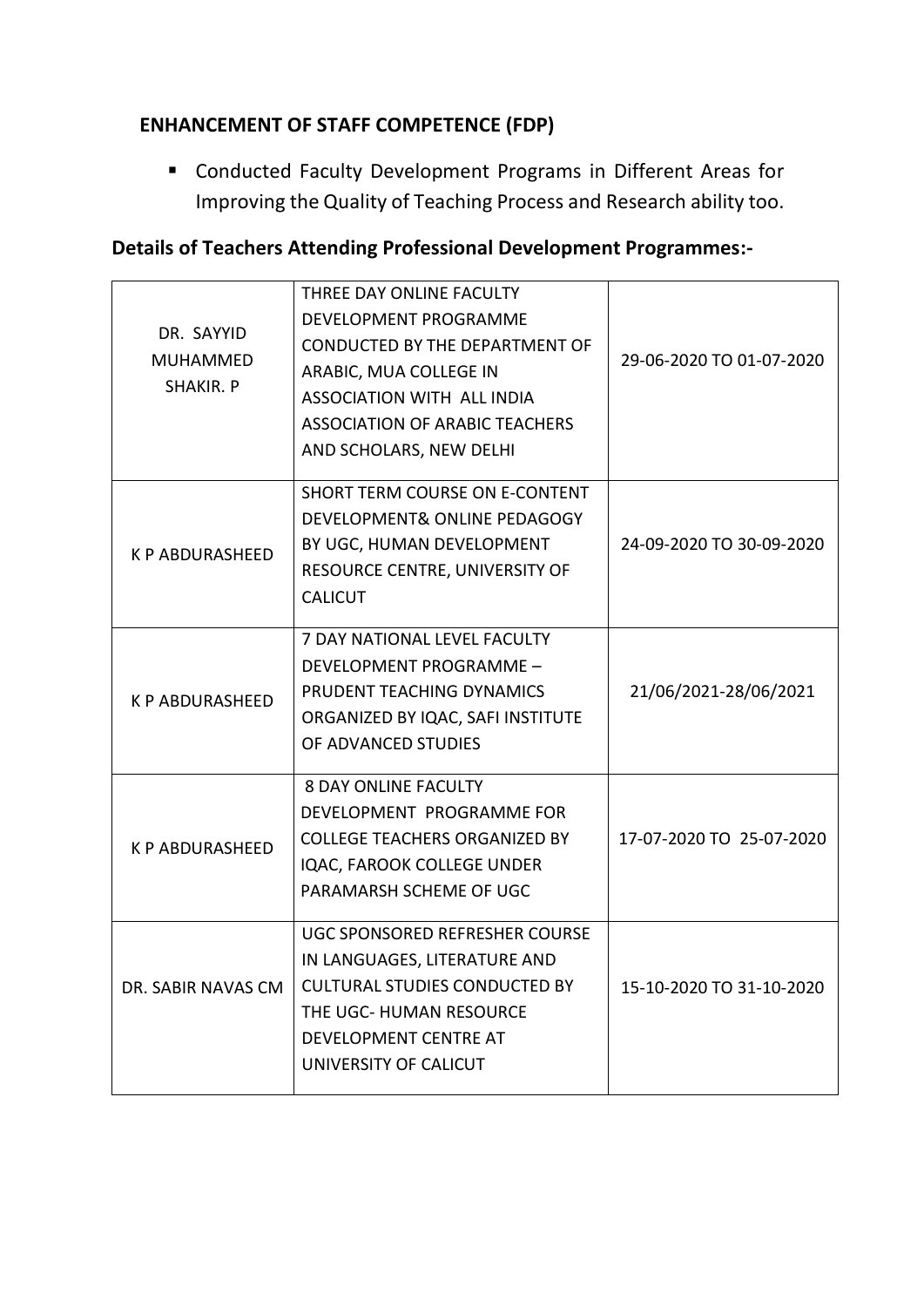| DR. SABIR NAVAS CM | <b>8 DAY ONLINE FACULTY</b><br>DEVELOPMENT PROGRAMME FOR<br><b>COLLEGE TEACHERS ORGANIZED BY</b><br>IQAC, FAROOK COLLEGE UNDER<br>PARAMARSH SCHEME OF UGC                                                                                                                                                                                                                                                  | 17-07-2020 TO 25-07-2020    |
|--------------------|------------------------------------------------------------------------------------------------------------------------------------------------------------------------------------------------------------------------------------------------------------------------------------------------------------------------------------------------------------------------------------------------------------|-----------------------------|
| DR. SABIR NAVAS CM | ONE WEEK TEQIP-III SHORT<br><b>TERMCOURSE ON</b><br>"INNOVATION, NOVELTY AND<br><b>INTELLECTUAL PROPERTY</b><br>RIGHTS"INNOVATION CLUB, DR.<br><b>BR AMBEDKAR NATIONAL</b><br><b>INSTITUTE OFTECHNOLOGY</b><br><b>JALANDHAR</b>                                                                                                                                                                            | 28/08/2020 TO<br>01/09/2020 |
| DR. SABIR NAVAS CM | <b>ONE WEEK FACULTY</b><br><b>DEVELOPMENT PROGRAM ON</b><br><b>LEARNING MANAGEMENT</b><br>SYSTEM (MOODLE) FOR ONLINE<br><b>TEACHING-LEARNING GURU</b><br>ANGAD DEV TEACHING LEARNING<br>CENTRE, S.G.T.B. KHALSA<br><b>COLLEGE, UNIVERSITY OF DELHI</b><br><b>UNDER THE PANDIT MADAN</b><br><b>MOHAN MALAVIYA NATIONAL</b><br><b>MISSION ON TEACHERS AND</b><br><b>TEACHING (PMMMNMTT)OF</b><br><b>MHRD</b> | 11/10/2020 TO<br>17/10/2020 |
| DR. SABIR NAVAS CM | TEQIP - III SPONSORED ONE WEEK<br><b>SHORTTERM COURSE ON</b><br><b>EFFECTIVE COMMUNICATION</b><br>SKILLS IN THE DIGITAL ERA<br><b>CENTRE OF TRAINING AND</b><br>PALCEMENT DEPARTMENT OF<br>HUMANITIES AND MANAGEMENT<br>, DR BR AMBEDKAR NATIONAL<br><b>INSTITUTE OF TECHONOLOGY</b><br><b>JALANDHAR</b>                                                                                                   | 11/08/2020 TO<br>15/08/2020 |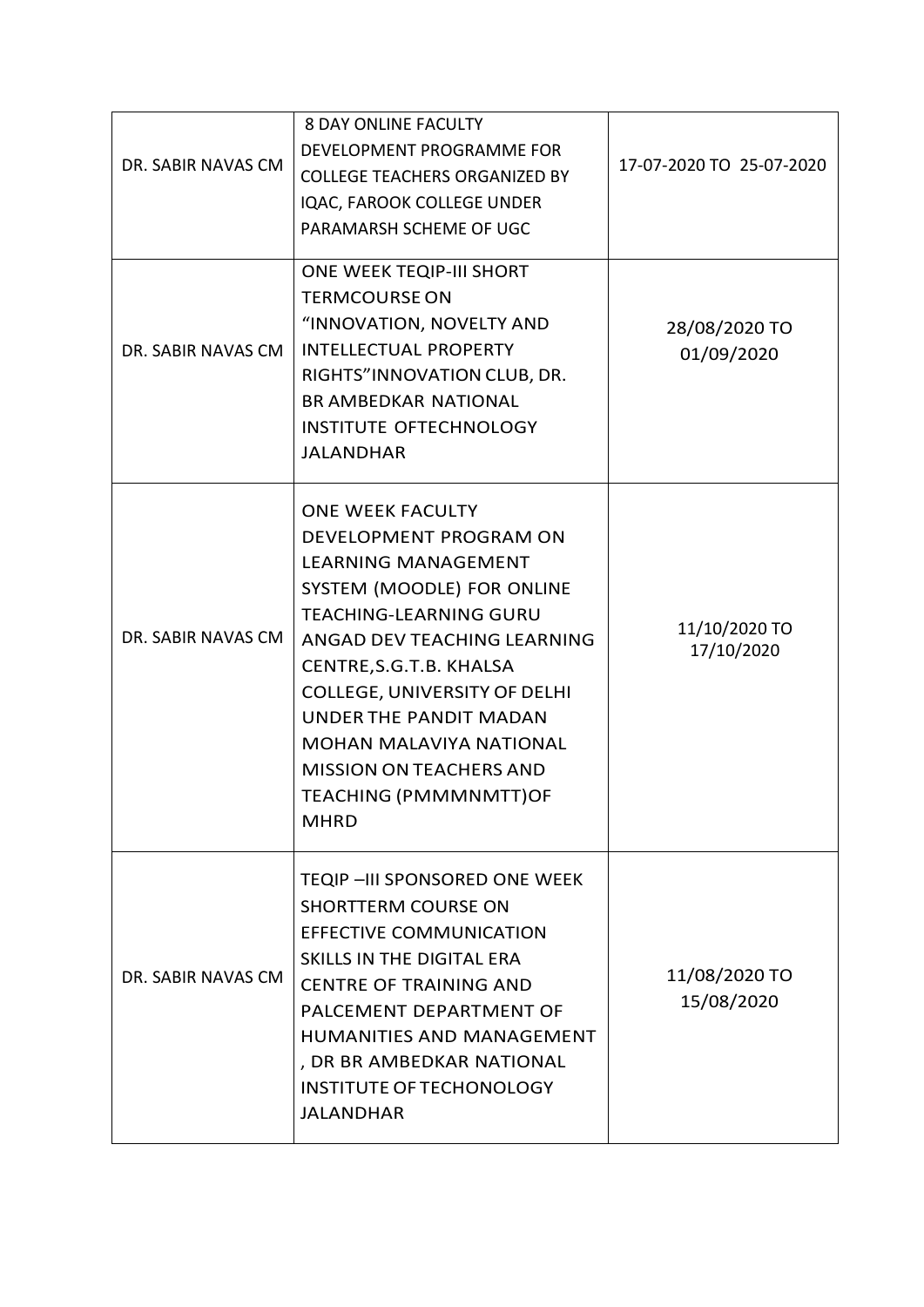| DR. SABIR NAVAS CM                      | ONE WEEK ONLINE SHORT<br><b>TERM COURSEON THE</b><br><b>EDUCATION FACTORY"</b><br><b>DEPARTMENT</b><br>OF INDUSTRIAL & PRODUCTION<br><b>ENGINEERING, DR B</b><br><b>RAMBEDKAR NATIONAL</b><br>INSTITUTE OF TECHNOLOGY,<br>JALANDHAR, INDIA                                                                         | 18/09/2020 TO<br>22/09/2020 |
|-----------------------------------------|--------------------------------------------------------------------------------------------------------------------------------------------------------------------------------------------------------------------------------------------------------------------------------------------------------------------|-----------------------------|
| DR. SABIR NAVAS CM                      | ONE WEEK FDP ON CAPACITY<br><b>BUILDINGIN DRAFTING</b><br><b>PROPOSALS FOR FUNDED</b><br><b>RESEARCH</b><br>PMMMNMTT OF MHRD AND<br>ST TERESA"SCOLLEGE,<br>ERANAKULAM                                                                                                                                              | 05/10/2020 TO<br>11/10/2020 |
| DR. TP MUHTHASIM<br><b>BILLA</b>        | 4-WEEK INDUCTION PROGRAMME FOR<br>" FACULTY IN<br>UNIVERSITIES/COLLEGES/INSTITUTES<br>OF HIGHER EDUCATION" CONDUCTED<br>BY 'TEACHING LEARNING CENTERE,<br>RAMANUJAN COLLEGE, UNIVERSITY OF<br>DELHI' UNDER 'PANDIT MADAN<br><b>MOHAN MALAVIYA NATIONAL</b><br><b>MISSION ON TEACHERS AND</b><br>TEACHING' BY MHRD. | 10-11-2020 TO 09-12-2020    |
| DR. TP MUHTHASIM<br><b>BILLA</b>        | <b>8 DAY ONLINE FACULTY</b><br>DEVELOPMENT PROGRAMME FOR<br><b>COLLEGE TEACHERS ORGANIZED BY</b><br>IQAC, FAROOK COLLEGE UNDER<br>PARAMARSH SCHEME OF UGC                                                                                                                                                          | 17-07-2020 TO 25-07-2020    |
| <b>ABDUL MUNEER</b><br><b>POONTHALA</b> | SHORT TERM COURSE ON E-CONTENT<br>DEVELOPMENT & ONLINE PEDAGOGY<br><b>CONDUCTED BY UGC- HUMAN</b><br>RESOURCE DEVELOPMENT CENTRE,<br>UNIVERSITY OF CALICUT                                                                                                                                                         | 24-09-2020 TO 30-09-2020    |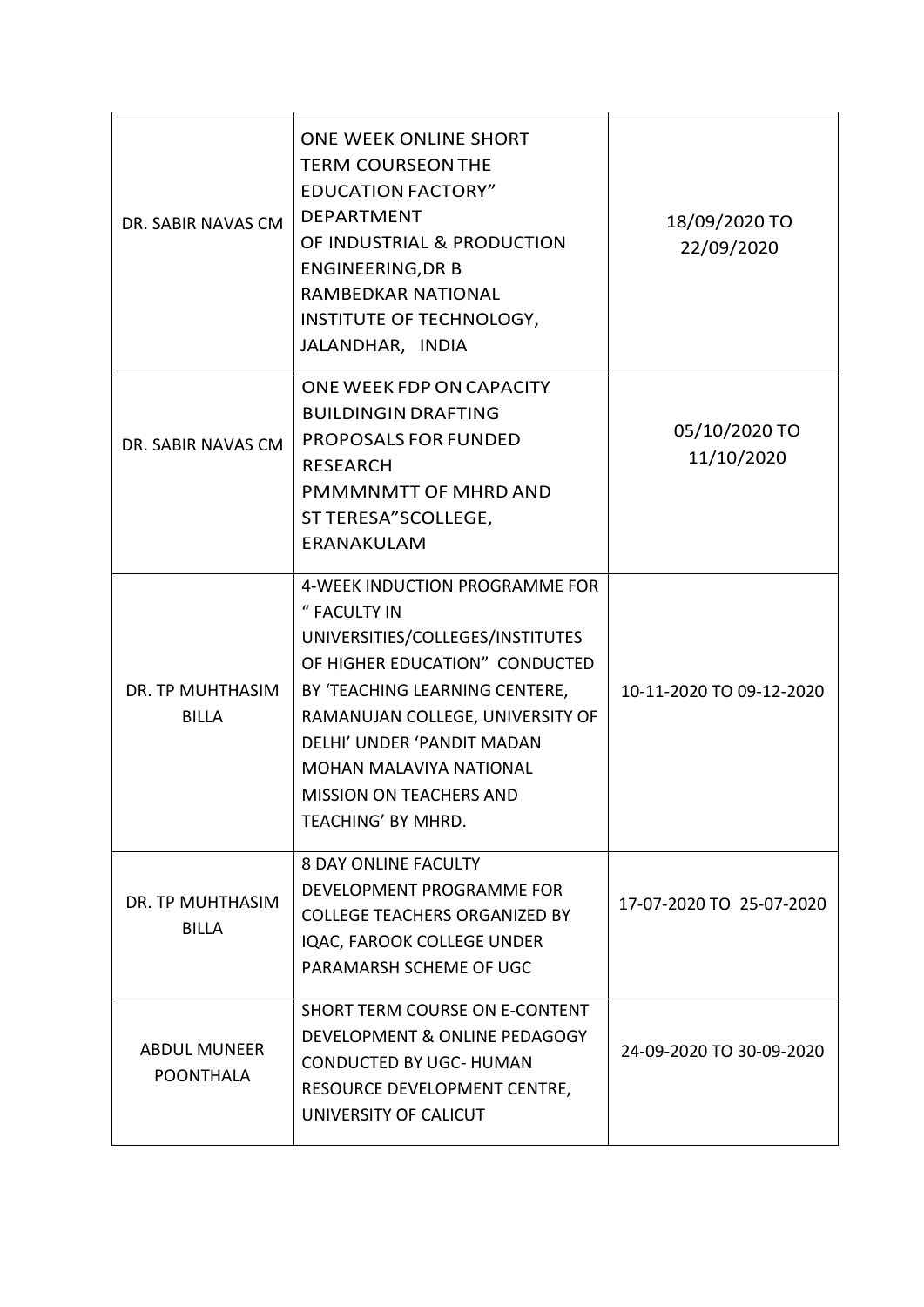| <b>NAVAS KOLATHIKKAL</b>          | <b>8 DAY ONLINE FACULTY</b><br>DEVELOPMENT PROGRAMME FOR<br><b>COLLEGE TEACHERS ORGANIZED BY</b><br>IQAC, FAROOK COLLEGE UNDER<br>PARAMARSH SCHEME OF UGC                                                                                                                                                                                                                        | 17-07-2020 TO 25-07-2020     |
|-----------------------------------|----------------------------------------------------------------------------------------------------------------------------------------------------------------------------------------------------------------------------------------------------------------------------------------------------------------------------------------------------------------------------------|------------------------------|
| <b>IBRAHIM PK</b>                 | <b>8 DAY ONLINE FACULTY</b><br>DEVELOPMENT PROGRAMME FOR<br><b>COLLEGE TEACHERS ORGANIZED BY</b><br>IQAC, FAROOK COLLEGE UNDER<br>PARAMARSH SCHEME OF UGC                                                                                                                                                                                                                        | 17-07-2020 TO 25-07-2020     |
| <b>IBRAHIM PK</b>                 | <b>ONLINE WEEKLONG FACULTY</b><br><b>DEVELOPMENT PROGRAM IN</b><br><b>EMERGING TRENDS OF PEDAGOGY IN</b><br>HIGHER EDUCATION ORGANIZED BY<br>DEPT. OF EDUCATION, DIBRUGARH<br>UNIVERSITY IN COLLABORATION WITH<br>TEACHING LEARNING CENTRE, TEZPUR<br>UNIVERSITY, THE PROGRAM IS<br><b>CONDUCTED UNDER PMMMMMTT</b><br>SCHEME OF MINISTRY OF EDUCATION,<br><b>GOVT. OF INDIA</b> | 15/03/2021 TO<br>21/03/2021. |
| DR. MUHAMMED<br><b>BASHEER CK</b> | ONE WEEK FACULTY DEVELOPMENT<br>PROGRAMME ON LEARNING<br>MANGMENT SYSTEM (MOODLE) AND<br>COURSE DESIGN CONDUCTED BY THE<br><b>FACULTY DEVELOPMENT CENTRE OF</b><br>THE KERALA STATE HIGHER<br><b>EDUCATION COUNCIL,</b><br>THIRUVANTHAPURAM                                                                                                                                      | 26-07-2021 TO 30-07-2021     |
| DR. MUHAMMED<br><b>BASHEER CK</b> | SHORT TERM COURSE ON RESEARCH<br>ETHICS AND METHODOLOGY<br><b>CONDUCTED BY THE UGC HUMAN</b><br>RESOURCE DEVELOPMENT CENTRE.<br>THE COURSE SPONSORED BY THE<br>UNIVERSITY GRANTS CORMISSION.                                                                                                                                                                                     | 11.08.2071 TO 17.08.2021     |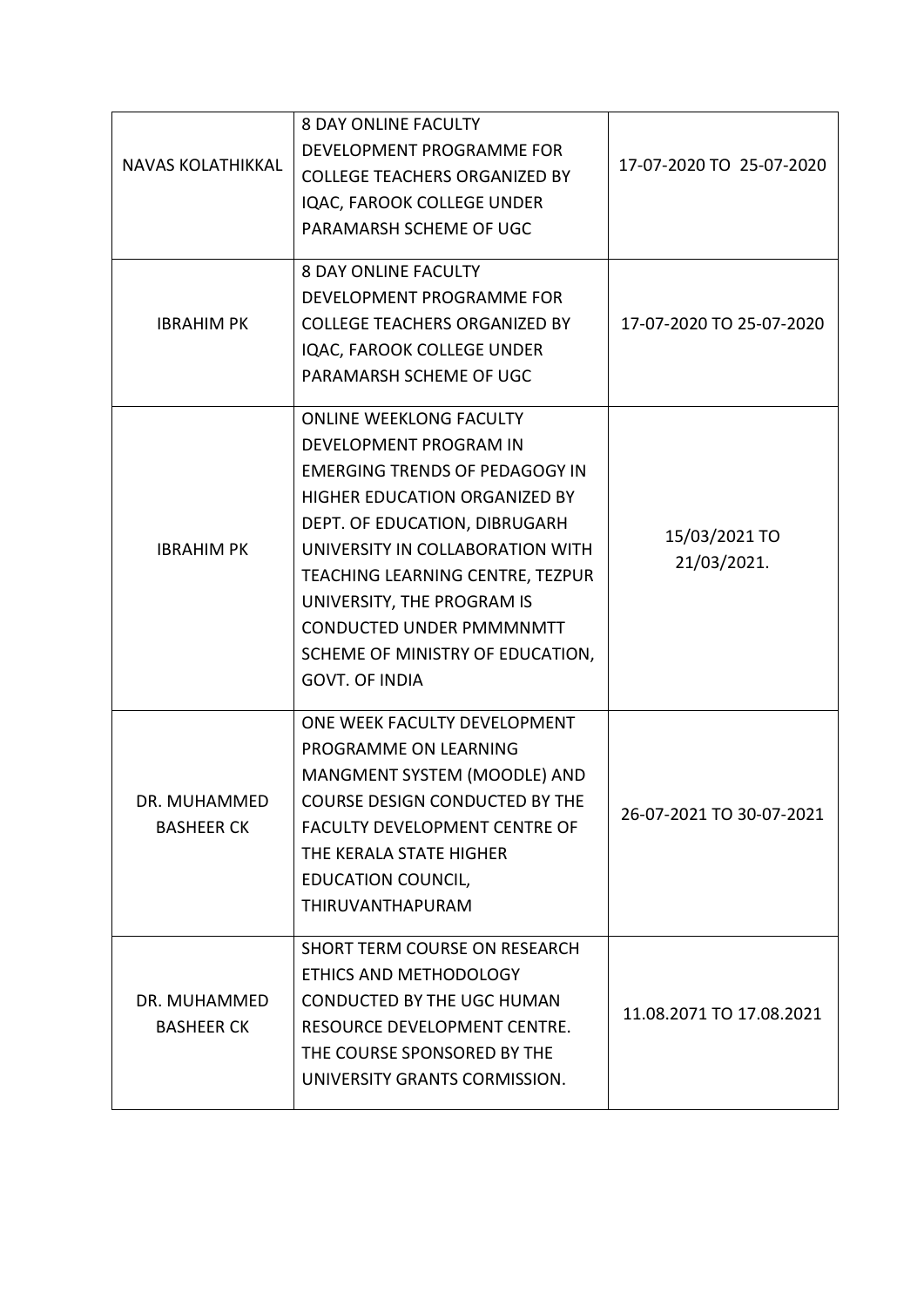| DR. MUHAMMED<br><b>BASHEER CK</b>    | <b>8 DAY ONLINE FACULTY</b><br>DEVELOPMENT PROGRAMME FOR<br><b>COLLEGE TEACHERS ORGANIZED BY</b><br>IQAC, FAROOK COLLEGE UNDER<br>PARAMARSH SCHEME OF UGC                                                                                                                         | 17-07-2020 TO 25-07-2020 |
|--------------------------------------|-----------------------------------------------------------------------------------------------------------------------------------------------------------------------------------------------------------------------------------------------------------------------------------|--------------------------|
| DR.SHAFEEQ CP                        | <b>8 DAY ONLINE FACULTY</b><br>DEVELOPMENT PROGRAMME FOR<br><b>COLLEGE TEACHERS ORGANIZED BY</b><br>IQAC, FAROOK COLLEGE UNDER<br>PARAMARSH SCHEME OF UGC                                                                                                                         | 17-07-2020 TO 25-07-2020 |
| <b>MUHAMMED</b><br><b>JAMSHEER P</b> | <b>8 DAY NATIONAL LEVEL ONLINE</b><br><b>FACULTY DEVELOPMENT PROGRAMME</b><br>ON HOW TO MAKE TEACHING<br>LEARNING PROCESS EFFECTIVE &<br><b>OUTCOME BASED ORGANIZED BY</b><br>DEPT. OF COMMERCE IN ASSOCIATON<br>OF INDIA AGRICULTURAL RESEARCH<br><b>INSTITUTE INDORE, INDIA</b> | 14/06/2021-21/06/2021    |
| <b>MUHAMMED</b><br><b>JAMSHEER P</b> | <b>8 DAY ONLINE FACULTY</b><br>DEVELOPMENT PROGRAMME FOR<br><b>COLLEGE TEACHERS ORGANIZED BY</b><br>IQAC, FAROOK COLLEGE UNDER<br>PARAMARSH SCHEME OF UGC                                                                                                                         | 17-07-2020 TO 25-07-2020 |
| SALAHUDEEN PP                        | <b>8 DAY ONLINE FACULTY</b><br>DEVELOPMENT PROGRAMME FOR<br><b>COLLEGE TEACHERS ORGANIZED BY</b><br>IQAC, FAROOK COLLEGE UNDER<br>PARAMARSH SCHEME OF UGC                                                                                                                         | 17-07-2020 TO 25-07-2020 |
| DR. PN ABDUL AHAD                    | <b>8 DAY ONLINE FACULTY</b><br>DEVELOPMENT PROGRAMME FOR<br><b>COLLEGE TEACHERS ORGANIZED BY</b><br>IQAC, FAROOK COLLEGE UNDER<br>PARAMARSH SCHEME OF UGC                                                                                                                         | 17-07-2020 TO 25-07-2020 |
| <b>RAMEES PK</b>                     | <b>8 DAY ONLINE FACULTY</b><br>DEVELOPMENT PROGRAMME FOR<br><b>COLLEGE TEACHERS ORGANIZED BY</b>                                                                                                                                                                                  | 17-07-2020 TO 25-07-2020 |